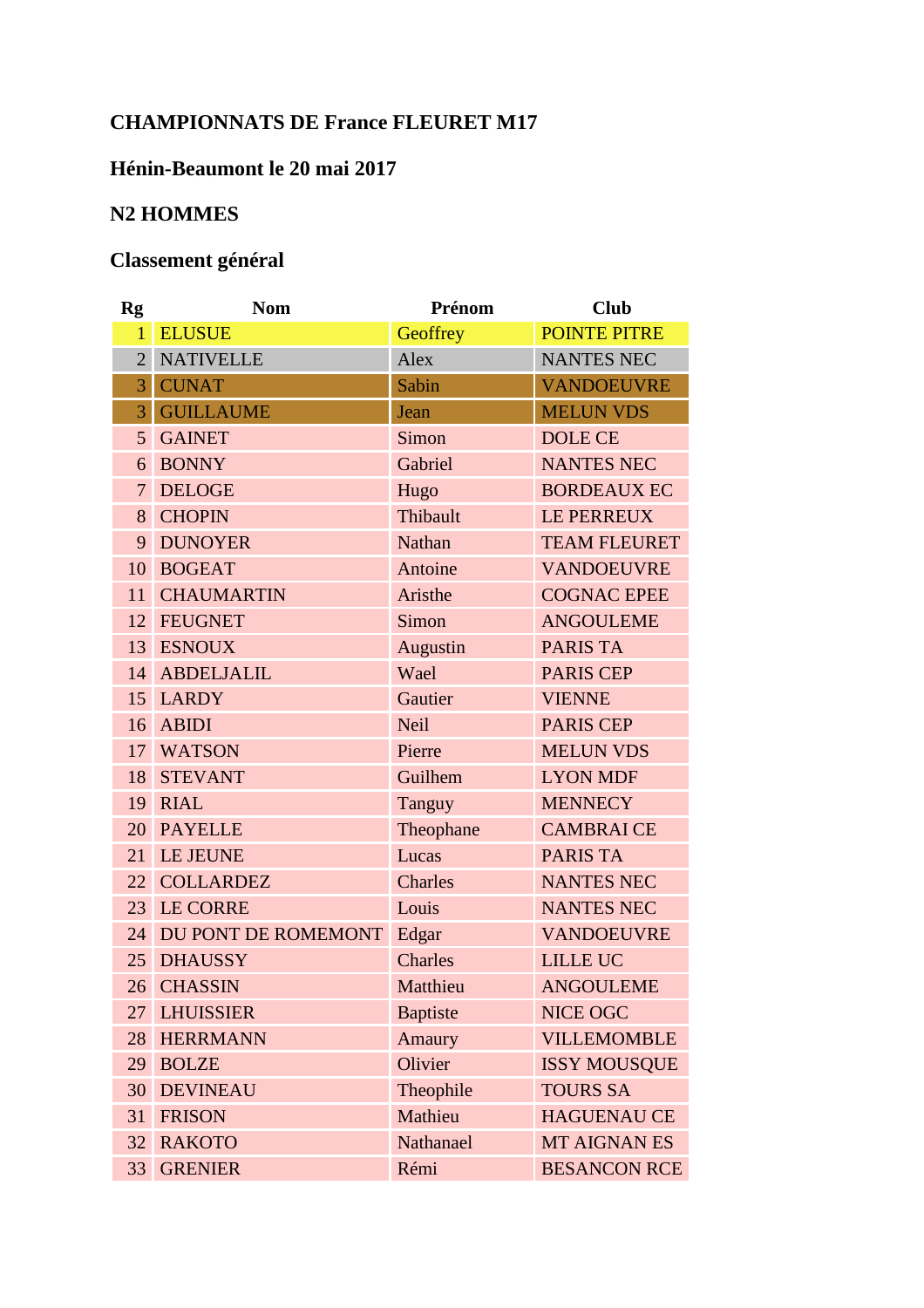|                 | <b>34 LE CHEVILLER</b>   | Louis                   | <b>VANNES CE</b>    |  |
|-----------------|--------------------------|-------------------------|---------------------|--|
| 35 <sup>7</sup> | <b>GIRAULT MICHAUX</b>   | Thybalt                 | <b>JOUE TOURS</b>   |  |
|                 | 36 ENJALBERT             | Simon                   | <b>TRAPPES EC</b>   |  |
|                 | 37 BONNET                | Martin                  | <b>RENNES ERM</b>   |  |
|                 | 38 DEHOULE               | Antoine                 | <b>BERNAY SP</b>    |  |
|                 | 39 MARION                | Alexandre               | <b>LYON MDF</b>     |  |
|                 | 40 LANGLOIS              | Julien                  | PETIT BOURG         |  |
|                 | 41 EL RHAZZOULY          | Amir                    | <b>ST GERMAIN E</b> |  |
|                 | <b>42 PISTONE CONNAY</b> | Shan                    | <b>BORDEAUX EC</b>  |  |
|                 | 43 ZOCCOLA               | Clement                 | PAYS AIX            |  |
|                 | 44 BARTHELEMY            | <b>Jean Gabriel</b>     | <b>COMPIEGNE CE</b> |  |
|                 | 45 MIDELTON              | Enzo                    | PETIT BOURG         |  |
|                 | 46 CHAGNON               | Theo                    | <b>MEUNG LOIRE</b>  |  |
|                 | <b>46 NOVARIN</b>        | Antoine                 | LE PERREUX          |  |
|                 | <b>48 PAGEAUD</b>        | <b>Nicolas</b>          | <b>NANTES NEC</b>   |  |
|                 | 49 DOPPIA                | Sylvain                 | <b>FORT DE F AE</b> |  |
| 50              | <b>JACOB VILLEDIEU</b>   | Jules                   | <b>PARIS TA</b>     |  |
| 51              | <b>CROS</b>              | Louis Emmanuel LYON MDF |                     |  |
|                 | 52 GLOAGUEN              | Guillaume               | <b>MELUN VDS</b>    |  |
| 53              | <b>GIRAND</b>            | Robin                   | <b>PARIS TA</b>     |  |
| 54              | <b>ROCH</b>              | Lancelot                | <b>VAL D ORGE</b>   |  |
| 55              | <b>MABIKA</b>            | Quentin                 | <b>MELUN VDS</b>    |  |
|                 | 56 ROUFF                 | Nathan                  | <b>TRAPPES EC</b>   |  |
| 57              | <b>TESTENIERE</b>        | Matteo                  | <b>BOURG VALEN</b>  |  |
| 58              | <b>DION</b>              | Antoine                 | <b>ANGOULEME</b>    |  |
| 59              | <b>DUFOSSE</b>           | Gabriel                 | <b>ST AVOLD CE</b>  |  |
| 60              | <b>SCHULLER</b>          | Guillaume               | <b>CLERMONT OIS</b> |  |
| 61              | <b>ETRE</b>              | Edouard                 | <b>BOURG VALEN</b>  |  |
| 62              | <b>MOREAU</b>            | Paul Louis              | <b>LYON SE</b>      |  |
| 63              | <b>LIMER</b>             | Eliott                  | <b>TEAM FLEURET</b> |  |
| 64              | <b>TARGE</b>             | Maxime                  | <b>LYON MDF</b>     |  |
| 65              | <b>GAMEIRO</b>           | Simon                   | <b>REIMS CE</b>     |  |
| 66              | <b>BESSY</b>             | Hugo                    | LE PECQ US          |  |
| 67              | <b>ROULLIAUX</b>         | Axel                    | <b>NARBONNE</b>     |  |
| 68              | <b>BAUDCHON</b>          | Florent                 | <b>HENIN BEAUM</b>  |  |
| 69              | <b>JACQUEMET</b>         | Lenaic                  | <b>CHAMALIERES</b>  |  |
| 69              | <b>MAURY</b>             | Elias                   | <b>BRIVE CE</b>     |  |
| 69              | <b>PAGEAUD</b>           | Charles                 | <b>NANTES NEC</b>   |  |
| 72              | <b>THOS</b>              | Jolan D'Artagnan        | <b>SIX FOURS SE</b> |  |
| 73              | <b>BOURGEATLAMI</b>      | Maxime                  | <b>MOIRANS CES</b>  |  |
| 74              | <b>DERBANI</b>           | Nawfal                  | <b>VANDOEUVRE</b>   |  |